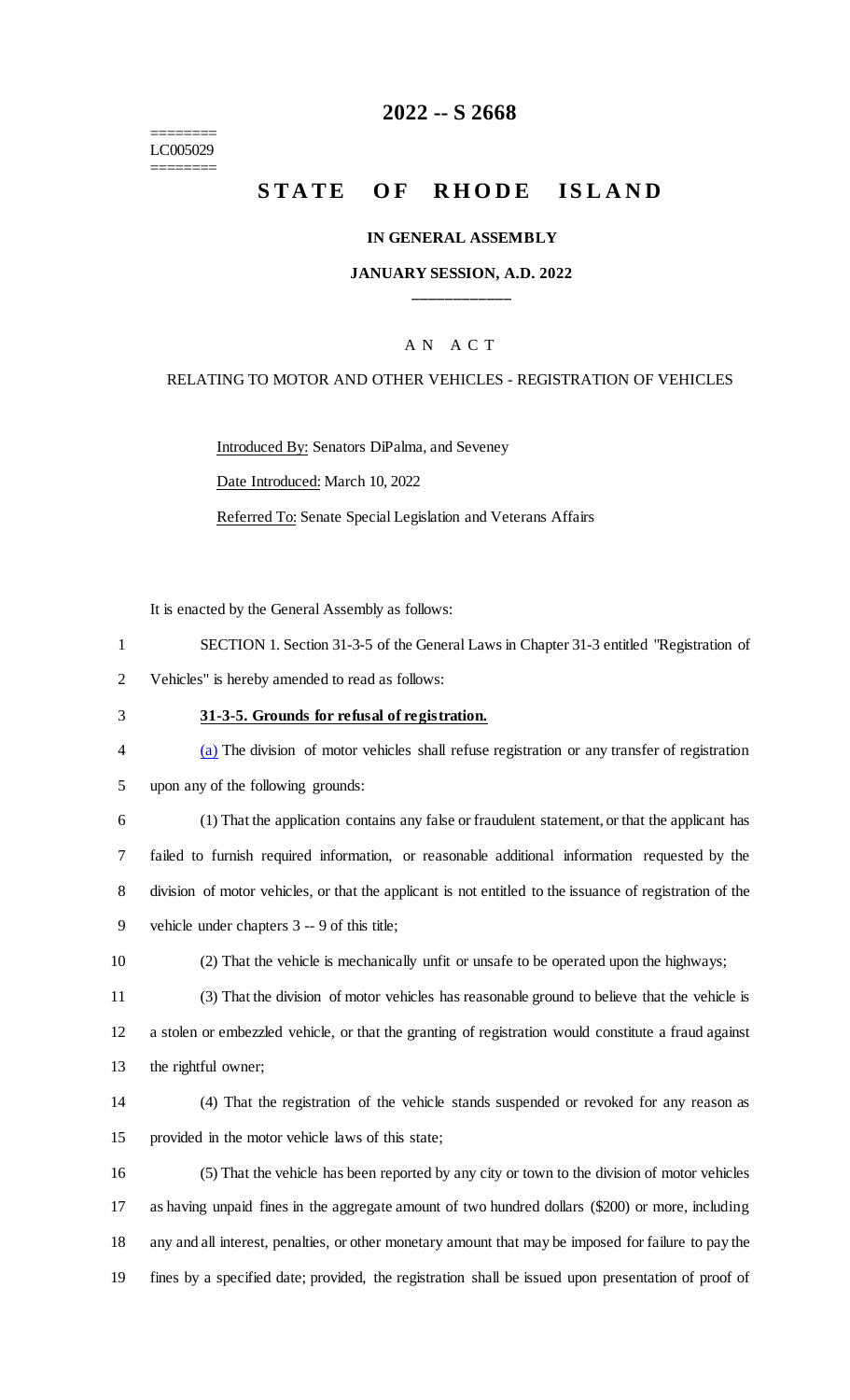payment of the outstanding fines, including any and all interest, penalties, or other monetary amount owed to the cities or towns reporting the unpaid fines. When the division of motor vehicles denies a registration to any person pursuant to this subsection, the city or town requesting the denial of registration shall add a five-dollar (\$5.00) fee to the aggregate value of the sum of the fines and, upon payment, shall transmit the fee to the division of motor vehicles. The provisions of this subsection shall not apply to any vehicle owned by a rental company, as defined in § 31-34.1-1;

- (6) That the vehicle does not comply with regulations promulgated pursuant to § 23-23-
- 5(18);

 (7) That the vehicle does not comply with the provisions of chapter 47.1 of this title and any rules and regulations promulgated under that chapter;

 (8) That a commercial motor vehicle is being operated by a commercial motor carrier that has been prohibited from operating in interstate commerce by a federal agency with authority to do so under federal law; or

 (9) That the registered owner of a vehicle failed to pay the required toll amounts, administrative fees, and fines as prescribed in § 24-12-37.

(b) Notwithstanding the provisions of this section or any law to the contrary, the division

of motor vehicles shall not refuse re-registration to the current registrant for vehicles which have

previously been registered in Rhode Island as prescribed in title 31.

SECTION 2. This act shall take effect upon passage.

======== LC005029 ========